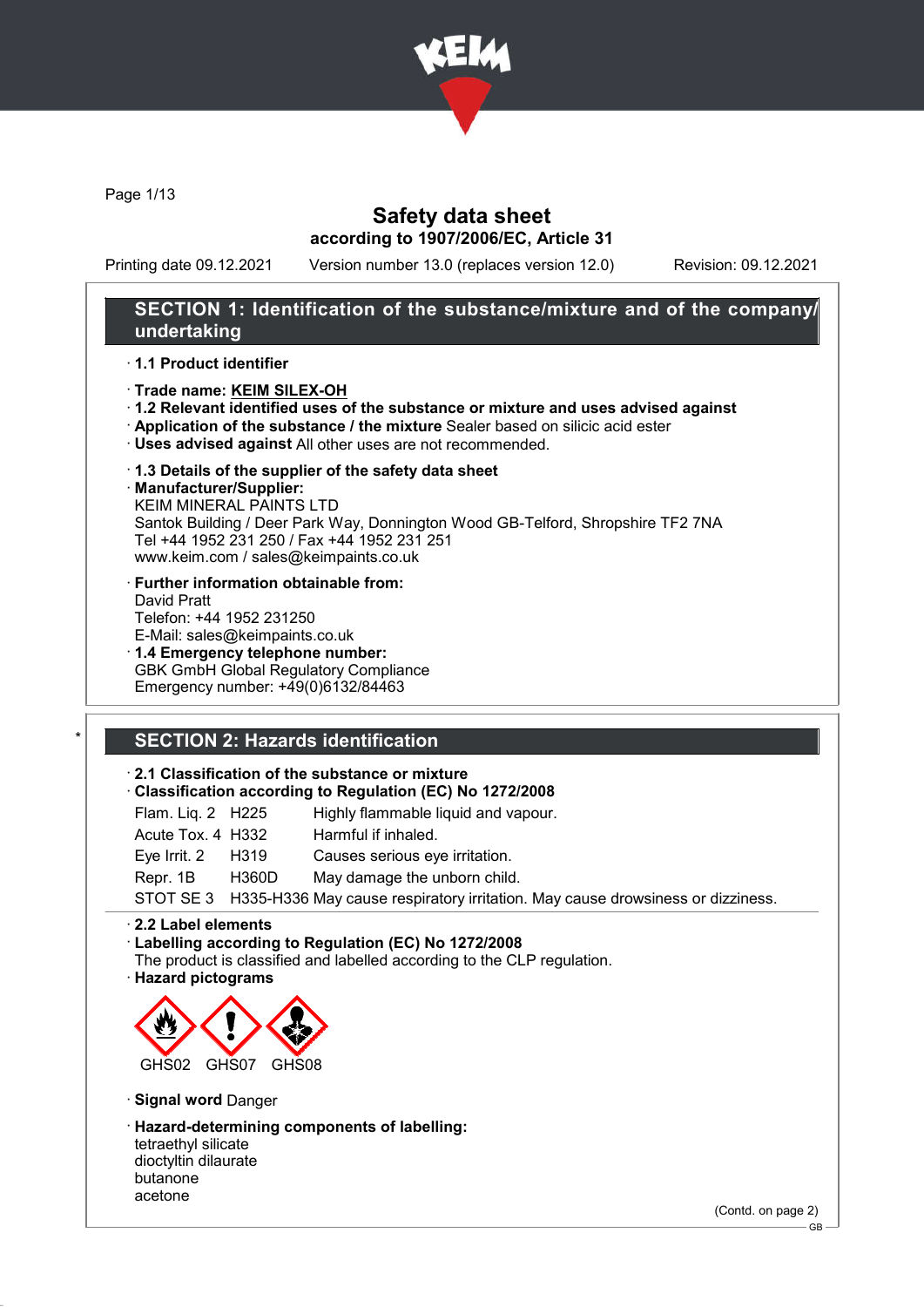

Page 2/13

# Safety data sheet according to 1907/2006/EC, Article 31

Printing date 09.12.2021 Version number 13.0 (replaces version 12.0) Revision: 09.12.2021

## Trade name: KEIM SILEX-OH

|                             | (Contd. of page 1)                                                                                                                                 |
|-----------------------------|----------------------------------------------------------------------------------------------------------------------------------------------------|
| $\cdot$ Hazard statements   |                                                                                                                                                    |
| H <sub>225</sub>            | Highly flammable liquid and vapour.                                                                                                                |
| H332                        | Harmful if inhaled.                                                                                                                                |
| H319                        | Causes serious eye irritation.                                                                                                                     |
| H360D                       | May damage the unborn child.                                                                                                                       |
|                             | H335-H336 May cause respiratory irritation. May cause drowsiness or dizziness.                                                                     |
|                             | · Precautionary statements                                                                                                                         |
| P <sub>210</sub>            | Keep away from heat, hot surfaces, sparks, open flames and other ignition                                                                          |
|                             | sources. No smoking.                                                                                                                               |
| P280                        | Wear protective gloves/protective clothing/eye protection/face protection.                                                                         |
| P261                        | Avoid breathing mist/vapours/spray.                                                                                                                |
| P <sub>271</sub>            | Use only outdoors or in a well-ventilated area.                                                                                                    |
| P233                        | Keep container tightly closed.                                                                                                                     |
| P243                        | Take action to prevent static discharges.                                                                                                          |
|                             | P305+P351+P338 IF IN EYES: Rinse cautiously with water for several minutes. Remove contact<br>lenses, if present and easy to do. Continue rinsing. |
| P337+P313                   | If eye irritation persists: Get medical advice/attention.                                                                                          |
| P304+P340                   | IF INHALED: Remove person to fresh air and keep comfortable for breathing.                                                                         |
| P314                        | Get medical advice/attention if you feel unwell.                                                                                                   |
| P370+P378                   | In case of fire: Use CO2, sand, extinguishing powder to extinguish.                                                                                |
| P405                        | Store locked up.                                                                                                                                   |
| P403+P235                   | Store in a well-ventilated place. Keep cool.                                                                                                       |
| P <sub>501</sub>            | Dispose of contents/container in accordance with regional/national regulations.                                                                    |
|                             | · Additional information:                                                                                                                          |
|                             | EUH066 Repeated exposure may cause skin dryness or cracking.                                                                                       |
|                             | Restricted to professional users.                                                                                                                  |
| 2.3 Other hazards           |                                                                                                                                                    |
|                             | · Results of PBT and vPvB assessment                                                                                                               |
| $\cdot$ PBT: Not applicable |                                                                                                                                                    |
|                             | · vPvB: Not applicable                                                                                                                             |

# SECTION 3: Composition/information on ingredients

## · 3.2 Mixtures

· Description: Tetraethylsilicate (monomer/oligomer blend) in organic solvent

| · Dangerous components:    |                                                                                        |                    |
|----------------------------|----------------------------------------------------------------------------------------|--------------------|
| CAS: 78-10-4               | tetraethyl silicate                                                                    | $>20 - 25\%$       |
| EINECS: 201-083-8          | <b>♦ Flam. Liq. 3, H226; ♦ Acute Tox. 4, H332; Eye</b> Irrit. 2, H319; STOT SE 3, H335 |                    |
| Index number: 014-005-00-0 |                                                                                        |                    |
| Reg.nr.: 01-2119496195-28  |                                                                                        |                    |
|                            |                                                                                        | (Contd. on page 3) |
|                            |                                                                                        | GR.                |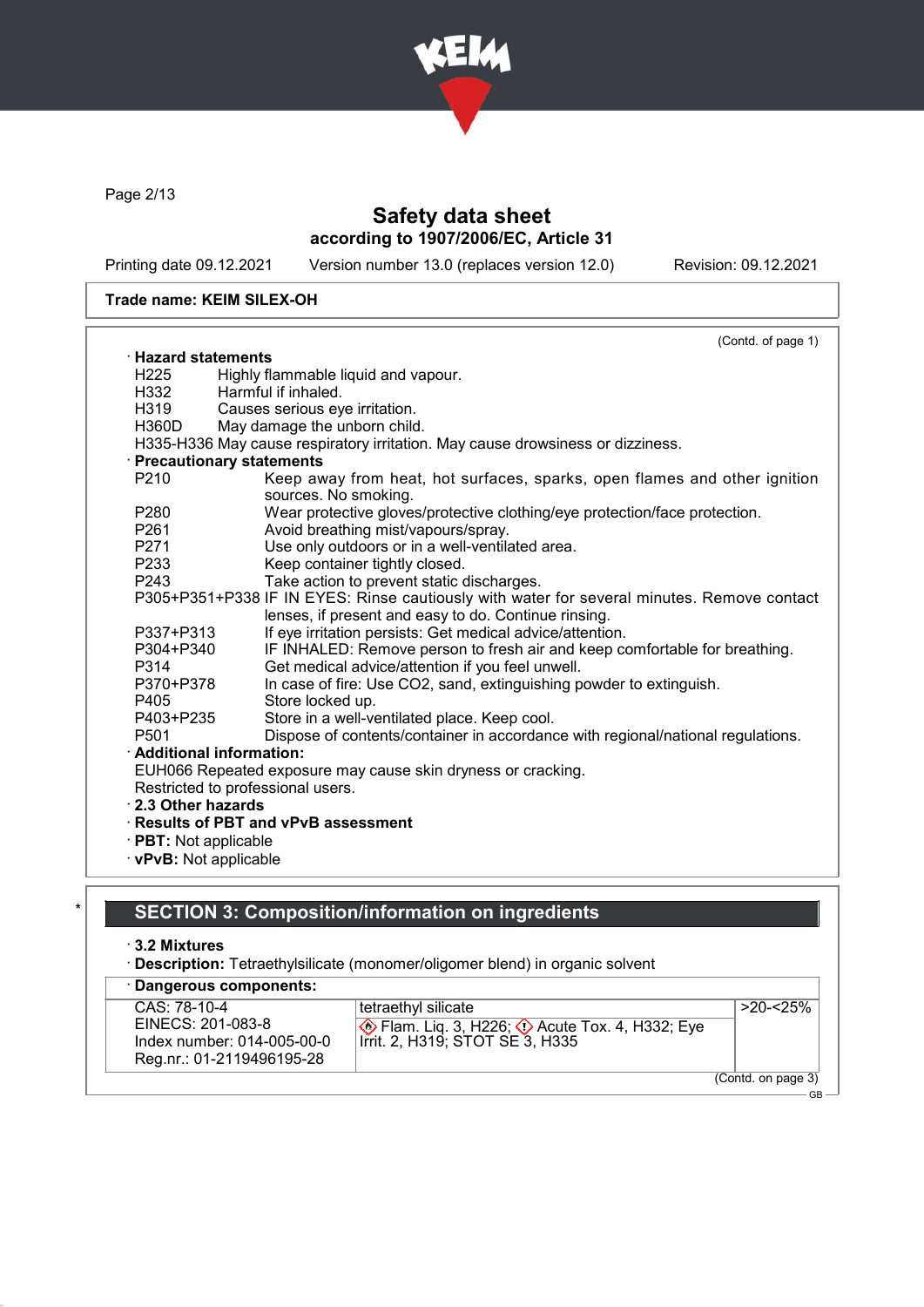

Page 3/13

# Safety data sheet according to 1907/2006/EC, Article 31

Printing date 09.12.2021 Version number 13.0 (replaces version 12.0) Revision: 09.12.2021

## Trade name: KEIM SILEX-OH

|                                                                                              |                                                                                           | (Contd. of page 2) |
|----------------------------------------------------------------------------------------------|-------------------------------------------------------------------------------------------|--------------------|
| CAS: 78-93-3<br>EINECS: 201-159-0<br>Index number: 606-002-00-3<br>Reg.nr.: 01-2119457290-43 | butanone<br>Flam. Liq. 2, H225; $\Diamond$ Eye Irrit. 2, H319; STOT SE<br>3, H336, EUH066 | $>15 - 20%$        |
| CAS: 67-64-1<br>EINECS: 200-662-2<br>Index number: 606-001-00-8<br>Reg.nr.: 01-2119471330-49 | acetone<br>Flam. Liq. 2, H225; $\Diamond$ Eye Irrit. 2, H319; STOT SE<br>3, H336, EUH066  | $>5 - 10\%$        |
| CAS: 3648-18-8<br>EINECS: 222-883-3<br>Reg.nr.: 01-2119979527-19-<br><b>XXXX</b>             | dioctyltin dilaurate<br><b>EXAMPLE 1288 Repr. 1B, H360D; STOT RE 1, H372</b>              | $>0.5 - 1\%$       |
| · SVHC                                                                                       |                                                                                           |                    |
| 3648-18-8 dioctyltin dilaurate                                                               |                                                                                           |                    |

Additional information: For the wording of the listed hazard phrases refer to section 16.

# SECTION 4: First aid measures

## · 4.1 Description of first aid measures

· General information:

Immediately remove any clothing soiled by the product.

Seek medical treatment in case of complaints.

If pregnant women have been exposed to the product, it is essential to consult a doctor.

When seeing the doctor we suggest to present this safety data sheet.

· After inhalation:

Take affected people into fresh air and keep quiet.

Seek medical treatment in case of complaints.

· After skin contact:

Immediately wash with water and soap and rinse thoroughly.

Do not use solvents or thinners.

If skin irritation continues, consult a doctor.

· After eye contact:

Rinse opened eye for several minutes under running water. Then consult a doctor.

· After swallowing:

Rinse mouth and throat well with water.

Do not induce vomiting; call for medical help immediately.

- · 4.2 Most important symptoms and effects, both acute and delayed
- No further relevant information available.
- · 4.3 Indication of any immediate medical attention and special treatment needed No further relevant information available.

# SECTION 5: Firefighting measures

· 5.1 Extinguishing media

· Suitable extinguishing agents: Extinguishing powder, alcohol resistant foam, CO2, sand.

(Contd. on page 4)

GB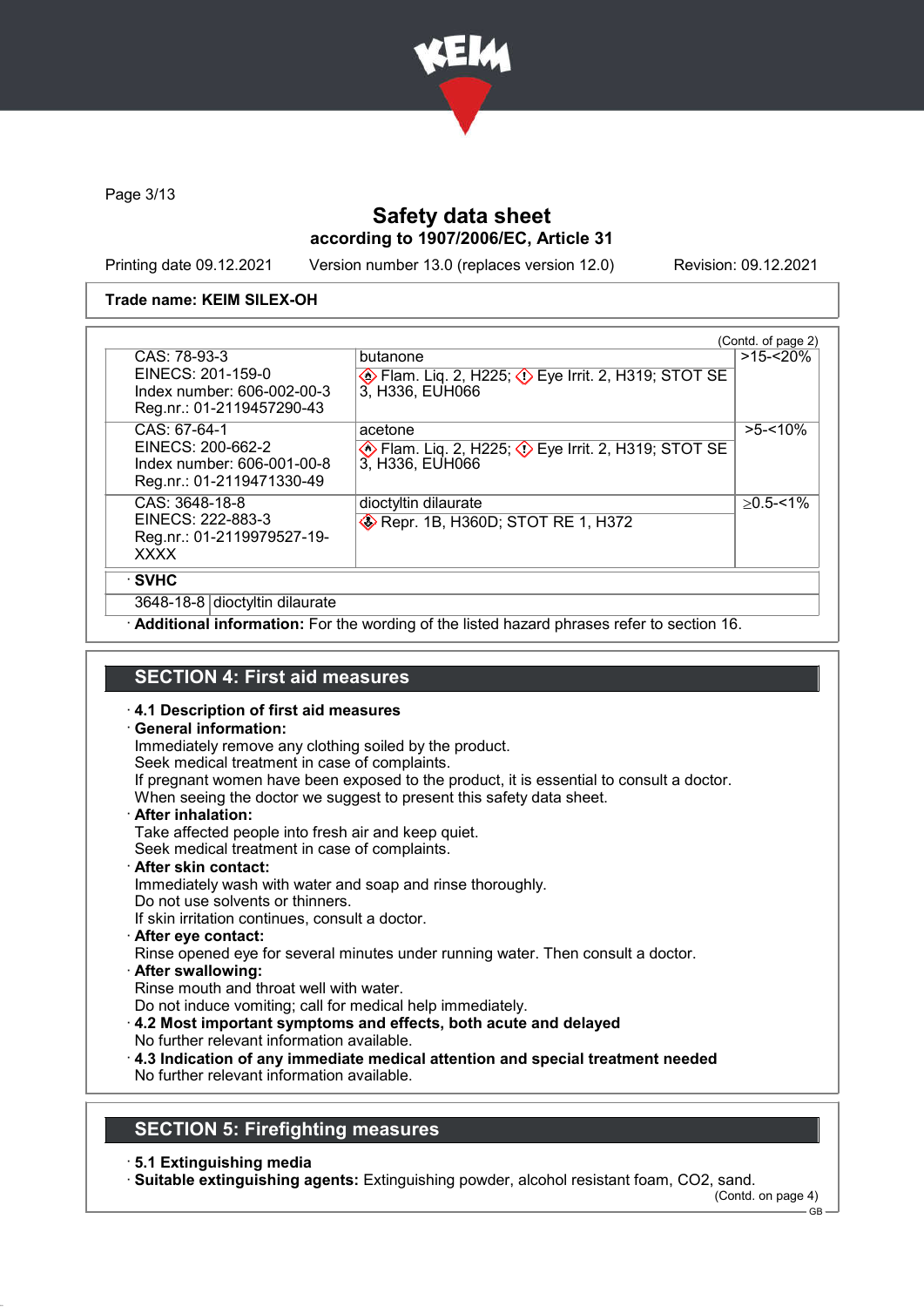

Page 4/13

# Safety data sheet according to 1907/2006/EC, Article 31

Printing date 09.12.2021 Version number 13.0 (replaces version 12.0) Revision: 09.12.2021

## Trade name: KEIM SILEX-OH

(Contd. of page 3) · For safety reasons unsuitable extinguishing agents: Water · 5.2 Special hazards arising from the substance or mixture In case of fire, the following can be released: carbon oxide (COx) silicon dioxid (SiO2) Dangerous decomposition products: ethyl alcohol. · 5.3 Advice for firefighters · Specila protective equipment: Wear self-contained respiratory protective device. · Additional information Cool endangered receptacles with water spray. Collect contaminated fire fighting water separately. It must not enter the sewage system. Dispose of fire debris and contaminated fire fighting water in accordance with official regulations. In case of fire do not breathe smoke, fumes and vapours. SECTION 6: Accidental release measures · 6.1 Personal precautions, protective equipment and emergency procedures Ensure adequate ventilation Keep away from ignition sources. Avoid contact with skin and eyes. Do not inhale fumes. Respect the protection rules (see section 7 a. 8). Particular danger of slipping on leaked/spilled product. Wear protective equipment. Keep unprotected people away. · 6.2 Environmental precautions: Do not allow product to reach soil, sewage system or any water course. Follow local governmental rules and regulations. · 6.3 Methods and material for containment and cleaning up: Absorb with liquid-binding material (sand, diatomite, acid binders, universal binders, sawdust). Do not flush away with water. For small amounts: Absorb with a liquid binding material such as diatomaceous earth and dispose of according to local/state/federal regulations. Contain larger amounts and pump up into suitable containers. Clean any slippery coating that remains using a detergent / soap solution or another biodegradable cleaner. Exhaust vapours. Ensure adequate ventilation. 6.4 Reference to other sections See Section 7 for information on safe handling. See Section 8 for information on personal protection equipment. See Section 13 for disposal information. SECTION 7: Handling and storage

# · 7.1 Precautions for safe handling

Keep receptacles tightly sealed.

Avoid contact with skin and eyes. Do not inhale aerosols.

Ensure good ventilation/exhaustion at the workplace.

(Contd. on page 5)

GB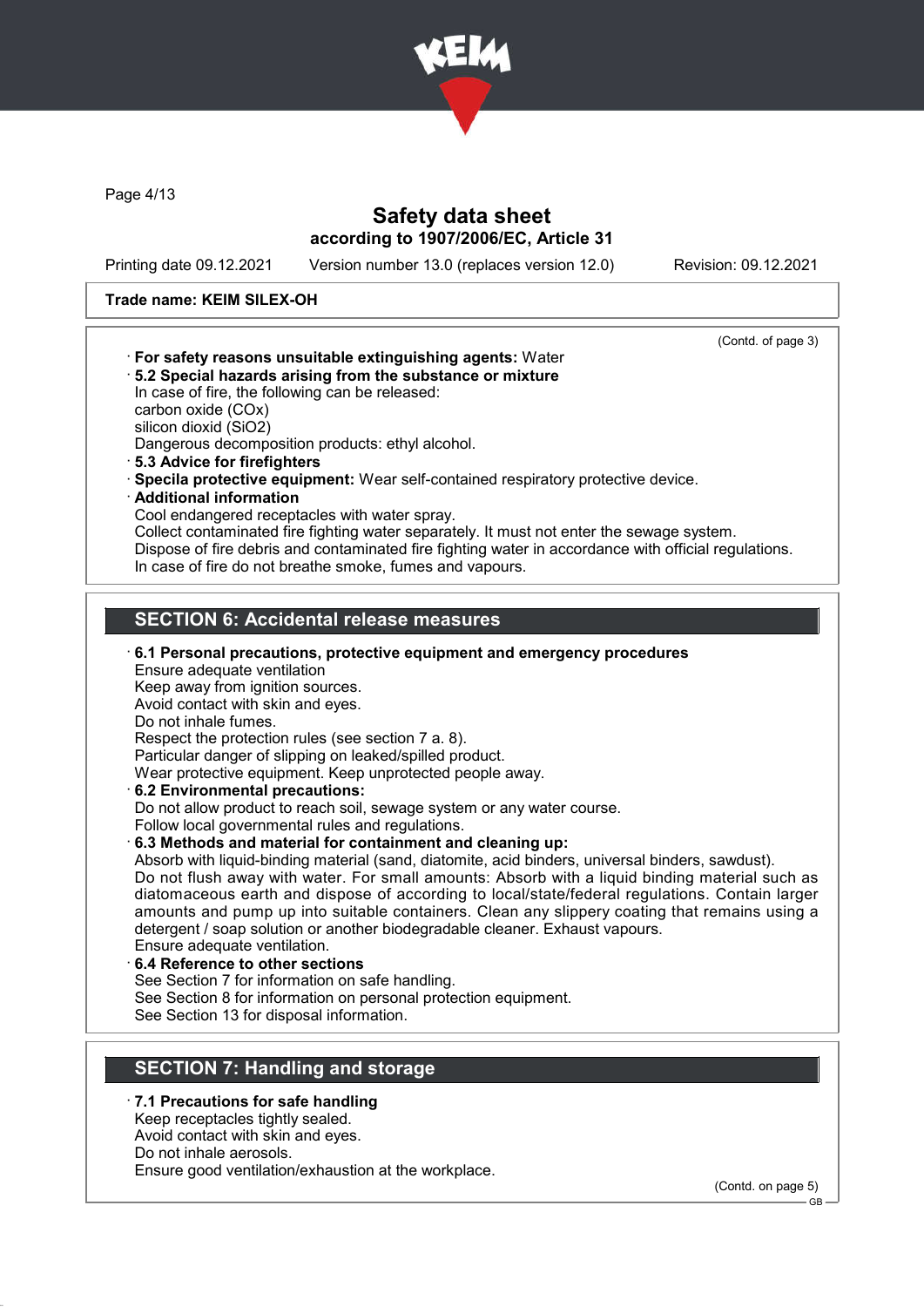

Page 5/13

# Safety data sheet according to 1907/2006/EC, Article 31

Printing date 09.12.2021 Version number 13.0 (replaces version 12.0) Revision: 09.12.2021

## Trade name: KEIM SILEX-OH

(Contd. of page 4) See item 8 (8.2) for information about suitable protective equipment and technical precautions. Respect the protection rules. Information about fire - and explosion protection: Fumes can combine with air to form an explosive mixture. Cool endangered receptacles with water spray. Keep ignition sources away - Do not smoke. Protect against electrostatic charges. · 7.2 Conditions for safe storage, including any incompatibilities

- · Storage:
- · Requirements to be met by storerooms and receptacles: Keep in the original containers in a cool and dry place. Store only in unopened original receptacles. Prevent any seepage into the ground. · Information about storage in one common storage facility: Reacts with: water, basic substances and acids. Reaction causes the formation of: ethanol. · Further information about storage conditions: Protect from heat and direct sunlight. Protect from frost. Keep container tightly sealed.

Protect from humidity and water.

· Storage class: 3

· 7.3 Specific end use(s) No further relevant information available.

# SECTION 8: Exposure controls/personal protection

|              |                                                                                                                      | Ingredients with limit values that require monitoring at the workplace: |                    |
|--------------|----------------------------------------------------------------------------------------------------------------------|-------------------------------------------------------------------------|--------------------|
|              | 78-10-4 tetraethyl silicate                                                                                          |                                                                         |                    |
|              | WEL Long-term value: 44 mg/m <sup>3</sup> , 5 ppm                                                                    |                                                                         |                    |
|              | 78-93-3 butanone                                                                                                     |                                                                         |                    |
|              | WEL Short-term value: $899 \text{ mg/m}^3$ , 300 ppm<br>Long-term value: 600 mg/m <sup>3</sup> , 200 ppm<br>Sk, BMGV |                                                                         |                    |
|              | 67-64-1 acetone                                                                                                      |                                                                         |                    |
| WELI         | Short-term value: $3620$ mg/m <sup>3</sup> , 1500 ppm<br>Long-term value: 1210 mg/m <sup>3</sup> , 500 ppm           |                                                                         |                    |
|              | 64-17-5 ethanol                                                                                                      |                                                                         |                    |
|              | WEL Long-term value: $1920 \text{ mg/m}^3$ , 1000 ppm                                                                |                                                                         |                    |
| <b>DNELs</b> |                                                                                                                      |                                                                         |                    |
|              | 78-10-4 tetraethyl silicate                                                                                          |                                                                         |                    |
| Dermal       |                                                                                                                      | Long-term - systemic effects $ 8.4 \text{ mg/kg}$ bw/day (consumer)     |                    |
|              |                                                                                                                      | 12.1 mg/kg bw/day (worker)                                              |                    |
|              | Acute - systemic effects                                                                                             | 8.4 mg/kg/day (consumer)                                                |                    |
|              |                                                                                                                      |                                                                         | (Contd. on page 6) |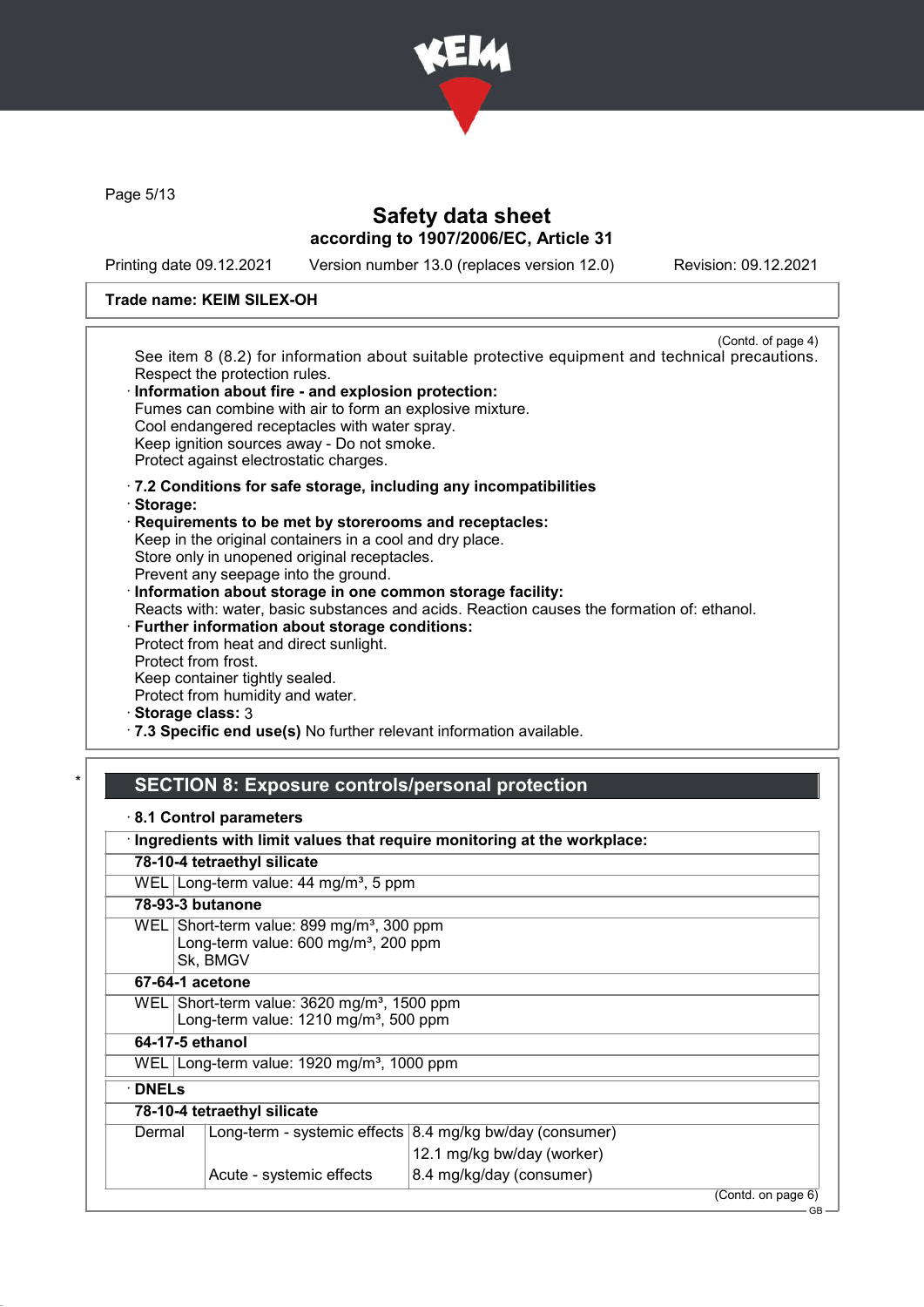

Page 6/13

# Safety data sheet according to 1907/2006/EC, Article 31

Printing date 09.12.2021 Version number 13.0 (replaces version 12.0) Revision: 09.12.2021

# Trade name: KEIM SILEX-OH

|                                                                          |                                                                                                    |                               | (Contd. of page 5)<br>12.1 mg/kg/day (worker)                                                        |
|--------------------------------------------------------------------------|----------------------------------------------------------------------------------------------------|-------------------------------|------------------------------------------------------------------------------------------------------|
|                                                                          |                                                                                                    |                               |                                                                                                      |
|                                                                          | Inhalative   Acute - systemic effects                                                              |                               | 25 mg/m <sup>3</sup> (consumer)                                                                      |
|                                                                          |                                                                                                    | 85 mg/m <sup>3</sup> (worker) |                                                                                                      |
|                                                                          | Acute - local effects                                                                              |                               | 25 mg/m <sup>3</sup> (consumer)                                                                      |
|                                                                          |                                                                                                    | 85 mg/m <sup>3</sup> (worker) |                                                                                                      |
|                                                                          | Long-term - systemic effects $25 \text{ mg/m}^3$ (consumer)                                        |                               |                                                                                                      |
|                                                                          |                                                                                                    | 85 mg/m <sup>3</sup> (worker) |                                                                                                      |
|                                                                          | Long-term - local effects                                                                          |                               | 25 mg/m <sup>3</sup> (consumer)                                                                      |
| · PNECs                                                                  |                                                                                                    | 85 mg/m <sup>3</sup> (worker) |                                                                                                      |
|                                                                          | Product of hydrolysis: ethanol                                                                     |                               |                                                                                                      |
| 64-17-5 ethanol                                                          |                                                                                                    |                               |                                                                                                      |
|                                                                          | Aquatic compartment - freshwater                                                                   |                               | 0.192 mg/l (freshwater)                                                                              |
|                                                                          | Aquatic compartment - marine water                                                                 |                               | 0.0192 mg/l (marine water)                                                                           |
|                                                                          | Aquatic compartment - water, intermittent releases 10 mg/l (not specified)                         |                               |                                                                                                      |
|                                                                          | Aquatic compartment - sediment in freshwater                                                       |                               | 0.18 mg/kg sed dw (sediment fresh water)                                                             |
|                                                                          | Aquatic compartment - sediment in marine water                                                     |                               | 0.018 mg/kg sed dw (sediment marine water)                                                           |
|                                                                          | Terrestrial compartment - soil                                                                     |                               | 0.05 mg/kg dw (soil)                                                                                 |
|                                                                          | Sewage treatment plant                                                                             |                               | 4,000 mg/l (sewage treatment plant)                                                                  |
|                                                                          | Ingredients with biological limit values:                                                          |                               |                                                                                                      |
| 78-93-3 butanone                                                         |                                                                                                    |                               |                                                                                                      |
| BMGV 70 µmol/L                                                           |                                                                                                    |                               |                                                                                                      |
|                                                                          | Medium: urine                                                                                      |                               |                                                                                                      |
|                                                                          | Sampling time: post shift<br>Parameter: butan-2-one                                                |                               |                                                                                                      |
|                                                                          | Additional information: The lists valid during the making were used as basis.                      |                               |                                                                                                      |
|                                                                          |                                                                                                    |                               |                                                                                                      |
|                                                                          | 8.2 Exposure controls<br>Individual protection measures, such as personal protective equipment     |                               |                                                                                                      |
|                                                                          | <b>General protective and hygienic measures:</b>                                                   |                               |                                                                                                      |
|                                                                          | Avoid contact with the eyes and skin.                                                              |                               |                                                                                                      |
|                                                                          | Immediately remove all soiled and contaminated clothing.                                           |                               |                                                                                                      |
|                                                                          | Do not inhale gases / fumes / aerosols.                                                            |                               |                                                                                                      |
|                                                                          | Wash hands before breaks and at the end of work.<br>Keep away from foodstuffs, beverages and feed. |                               |                                                                                                      |
|                                                                          |                                                                                                    |                               | Respiratory protection: In case of long or strong exposure: gas mask filter ABEK.                    |
|                                                                          | Hand protection Protective gloves                                                                  |                               |                                                                                                      |
| <b>Material of gloves</b>                                                |                                                                                                    |                               |                                                                                                      |
|                                                                          | suitable material e.g.:                                                                            |                               |                                                                                                      |
| Butyl rubber, BR<br>Recommended thickness of the material: $\geq 0.5$ mm |                                                                                                    |                               |                                                                                                      |
|                                                                          |                                                                                                    |                               | The selection of the suitable gloves does not only depend on the material, but also on further marks |
|                                                                          |                                                                                                    |                               | of quality and varies from manufacturer to manufacturer. As the product is a preparation of several  |
|                                                                          |                                                                                                    |                               | substances, the resistance of the glove material can not be calculated in advance and has therefore  |
|                                                                          | to be checked prior to the application.                                                            |                               | (Contd. on page 7)                                                                                   |
|                                                                          |                                                                                                    |                               |                                                                                                      |

- ′<br>- GB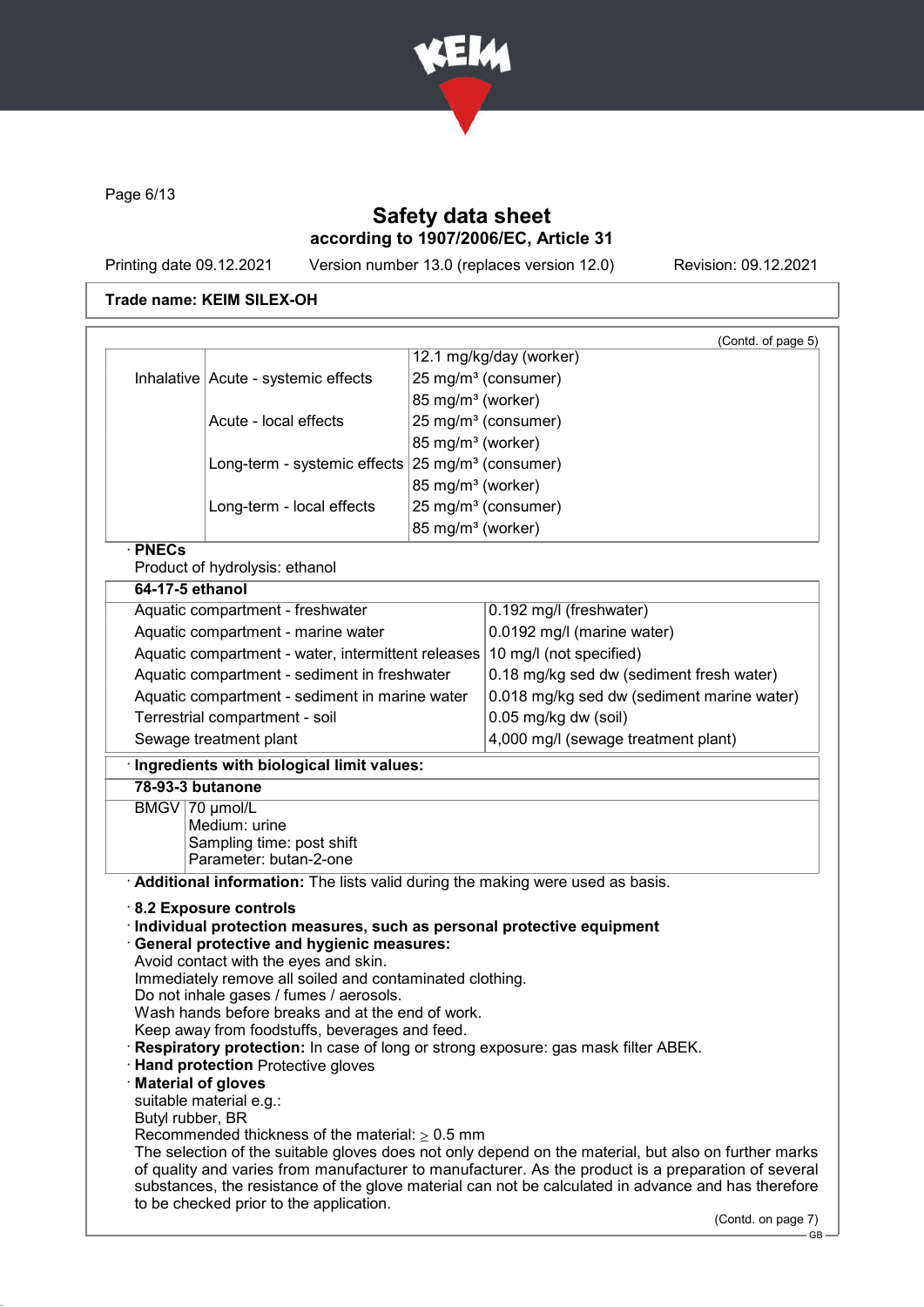

Page 7/13

# Safety data sheet according to 1907/2006/EC, Article 31

Printing date 09.12.2021 Version number 13.0 (replaces version 12.0) Revision: 09.12.2021

## Trade name: KEIM SILEX-OH

(Contd. of page 6)

## · Penetration time of glove material

Value for the permeation: level  $\geq$  3 (60 min)

The determined penetration times according to EN 16523-1:2015 are not performed under practical conditions. Therefore a maximum wearing time, which corresponds to 50% of the penetration time, is recommended.

The exact break trough time has to be found out by the manufacturer of the protective gloves and has to be observed.

· Eye/face protection Tightly sealed goggles

- · Body protection: Impervious protective clothing
- · Environmental exposure controls
- See Section 12 and 6.2

No further relevant information available.

# SECTION 9: Physical and chemical properties

| 9.1 Information on basic physical and chemical properties |                                |  |
|-----------------------------------------------------------|--------------------------------|--|
| <b>General Information</b>                                |                                |  |
| · Physical state                                          | Fluid                          |  |
| · Colour:                                                 | Colourless                     |  |
| · Odour:                                                  | Strong                         |  |
| · Odour threshold:                                        | Not determined                 |  |
| · Melting point/freezing point:                           | $<$ -40 $^{\circ}$ C           |  |
| Boiling point or initial boiling point and                |                                |  |
| boiling range                                             | 56 $°C$                        |  |
| · Flammability                                            | Highly flammable.              |  |
| <b>Lower and upper explosion limit</b>                    |                                |  |
| · Lower:                                                  | 1.3 Vol %                      |  |
| · Upper:                                                  | 23 Vol %                       |  |
| · Flash point:                                            | 2 °C (DIN 51755)               |  |
| · Auto-ignition temperature:                              | 230 °C                         |  |
| · Decomposition temperature:                              | Not applicable                 |  |
| ⊤pH                                                       | Not applicable                 |  |
| · Viscosity:                                              |                                |  |
| <b>Kinematic viscosity</b>                                | Not determined                 |  |
| · Dynamic:                                                | Not determined.                |  |
| · Solubility                                              |                                |  |
| · water:                                                  | Hydrolised.                    |  |
| · Partition coefficient n-octanol/water (log              |                                |  |
| value)                                                    | Not applicable                 |  |
| Vapour pressure at 20 °C:                                 | 233 hPa                        |  |
| · Density and/or relative density                         |                                |  |
| <b>⋅Density at 20 °C:</b>                                 | $0.9 - 1.0*$ g/cm <sup>3</sup> |  |
| · Relative density                                        | Not determined                 |  |

(Contd. on page 8)  $-$  GB -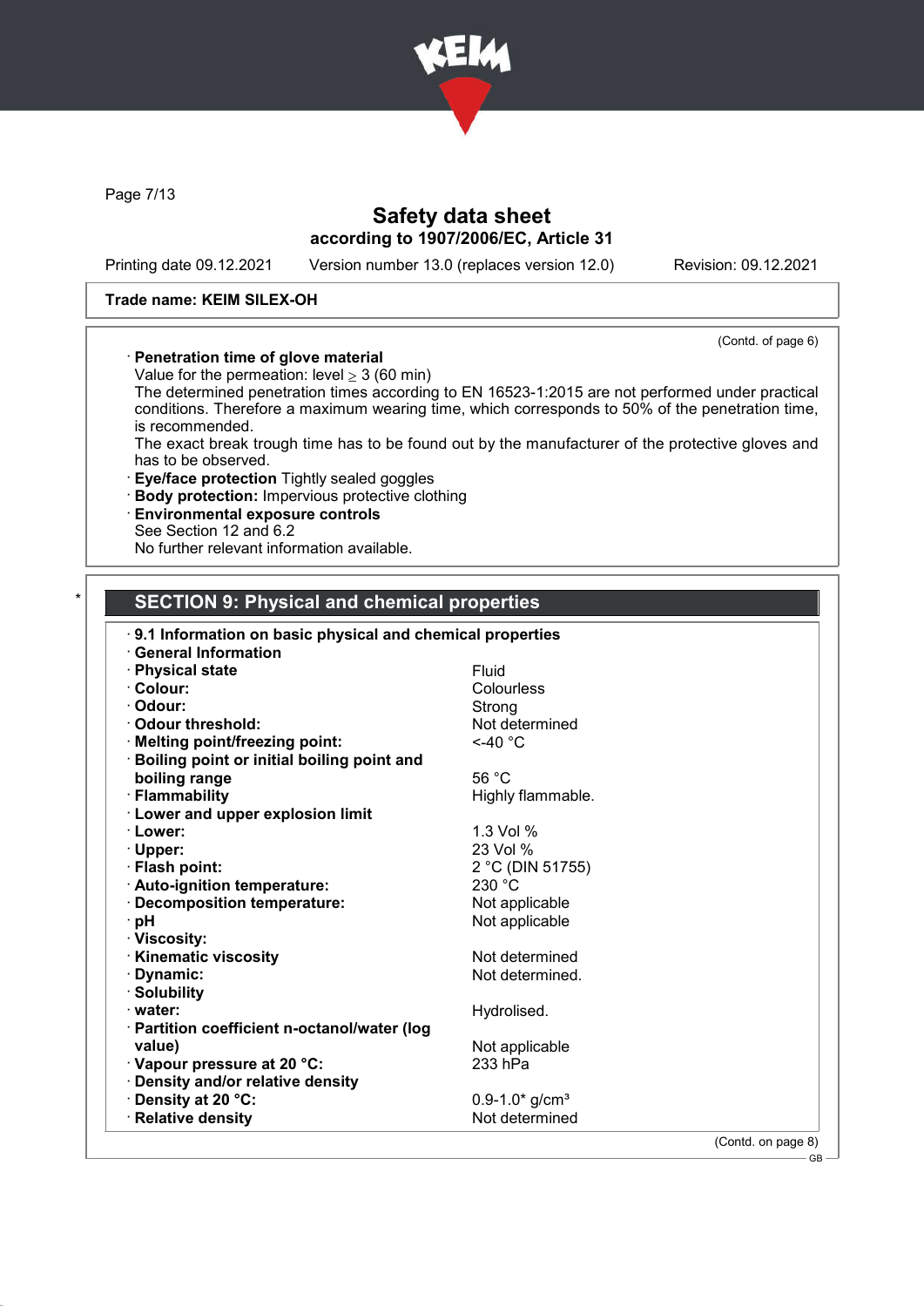

Page 8/13

# Safety data sheet according to 1907/2006/EC, Article 31

Printing date 09.12.2021 Version number 13.0 (replaces version 12.0) Revision: 09.12.2021

Trade name: KEIM SILEX-OH

|                                                                       | (Contd. of page 7)                                                                                            |
|-----------------------------------------------------------------------|---------------------------------------------------------------------------------------------------------------|
| · Vapour density                                                      | Not applicable.                                                                                               |
| ⋅ 9.2 Other information                                               | Explosion limits for released ethanol: 3,5 - 15%<br>$(V)$ .<br>* The values are for freshly produced material |
|                                                                       | and may change with the time.                                                                                 |
| · Appearance:                                                         |                                                                                                               |
| $\cdot$ Form:                                                         | <b>Fluid</b>                                                                                                  |
| · Important information on protection of health                       |                                                                                                               |
| and environment, and on safety.                                       |                                                                                                               |
| <b>Explosive properties:</b>                                          | Product is not explosive. However, the formation                                                              |
|                                                                       | of explosive air/vapour mixtures is possible.                                                                 |
| Change in condition                                                   |                                                                                                               |
| · Softening point/range                                               |                                                                                                               |
| Oxidising properties:                                                 | Not applicable                                                                                                |
| <b>Evaporation rate</b>                                               | Not applicable                                                                                                |
| Information with regard to physical hazard<br>classes<br>· Explosives | Void                                                                                                          |
|                                                                       | Void                                                                                                          |
| · Flammable gases<br>· Aerosols                                       | Void                                                                                                          |
| · Oxidising gases                                                     | Void                                                                                                          |
| · Gases under pressure                                                | Void                                                                                                          |
| · Flammable liquids                                                   |                                                                                                               |
| · Flammable solids                                                    | Highly flammable liquid and vapour.<br>Void                                                                   |
| · Self-reactive substances and mixtures                               | Void                                                                                                          |
| · Pyrophoric liquids                                                  | Void                                                                                                          |
| · Pyrophoric solids                                                   | Void                                                                                                          |
| · Self-heating substances and mixtures                                | Void                                                                                                          |
| · Substances and mixtures, which emit                                 |                                                                                                               |
| flammable gases in contact with water                                 | Void                                                                                                          |
| · Oxidising liquids                                                   | Void                                                                                                          |
| · Oxidising solids                                                    | Void                                                                                                          |
| · Organic peroxides                                                   | Void                                                                                                          |
| Corrosive to metals                                                   | Void                                                                                                          |
| · Desensitised explosives                                             | Void                                                                                                          |
|                                                                       |                                                                                                               |

# SECTION 10: Stability and reactivity

· 10.1 Reactivity No further relevant information available.

· 10.2 Chemical stability Stable under normal conditions of storage and use.

· Thermal decomposition / conditions to be avoided:

- No decomposition if used and stored according to specifications.
- · 10.3 Possibility of hazardous reactions Reacts with water.

· 10.4 Conditions to avoid Humidity, heat, open flames and other sources of ignition.

(Contd. on page 9)

GB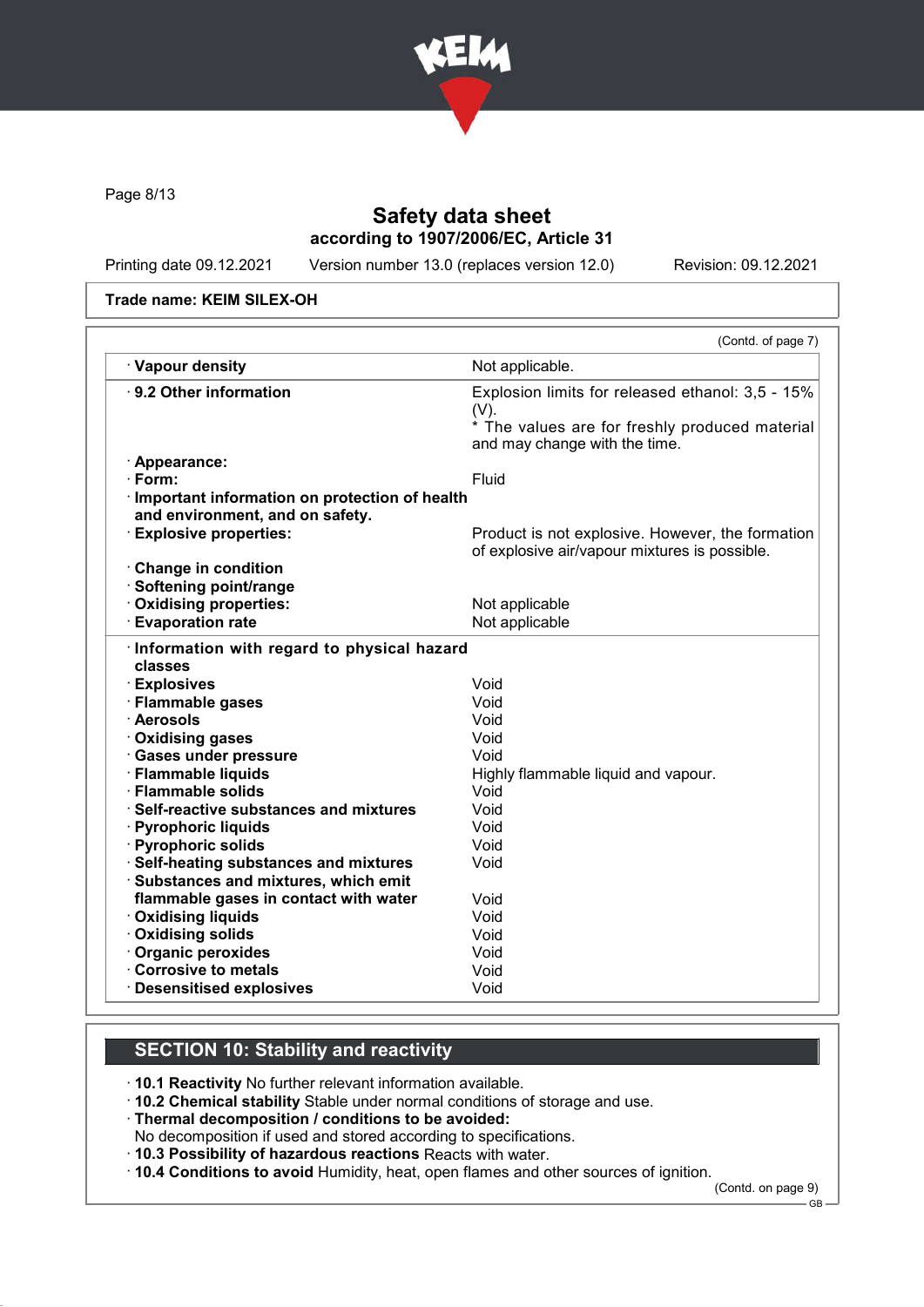

Page 9/13

# Safety data sheet according to 1907/2006/EC, Article 31

Printing date 09.12.2021 Version number 13.0 (replaces version 12.0) Revision: 09.12.2021

## Trade name: KEIM SILEX-OH

(Contd. of page 8)

· 10.5 Incompatible materials: Reacts with: water, basic substances and acids. Reaction causes the formation of: alcohols. · 10.6 Hazardous decomposition products:

In case of fire, the following can be released: Carbon oxides (COx) silicon dioxid (SiO2)

ethyl alcohol (hydrolysis)

No hazardous decomposition products if stored and handled as prescribed.

· Additional information: In use may form flammable/explosive vapour-air mixture.

# **SECTION 11: Toxicological information**

- · 11.1 Information on hazard classes as defined in Regulation (EC) No 1272/2008
- · Acute toxicity Harmful if inhaled.

## · LD/LC50 values relevant for classification:

Inhalative  $ATE \text{ mix } (4h)$  4.7 mg/l (inhalative)

ATE mix  $\vert$  >2,000 mg/kg (orally)

· Skin corrosion/irritation Repeated exposure may cause skin dryness or cracking.

· Serious eye damage/irritation Causes serious eye irritation.

· during inhalation:

Harmful by inhalation

Vapours may cause drowsiness and dizziness.

Irritant effect possible.

· during swallowing: Irritant effect possible

· Reproductive toxicity May damage the unborn child.

· STOT-single exposure May cause respiratory irritation. May cause drowsiness or dizziness.

· Other information (about experimental toxicology):

Experimental analysis are not available.

The product was not tested. The statements on toxicology have been derived from the properties of the individual components.

- · 11.2 Information on other hazards
- **Endocrine disrupting properties**

78-93-3 butanone List II

# **SECTION 12: Ecological information**

- · 12.1 Toxicity
- · Aquatic toxicity: No further relevant information available.
- · 12.2 Persistence and degradability
- Silicone content: Contact with water liberates: silicic acid and ethanol.
- · 12.3 Bioaccumulative potential No further relevant information available.
- · 12.4 Mobility in soil No further relevant information available.
- · 12.5 Results of PBT and vPvB assessment
- · PBT: Not applicable

(Contd. on page 10)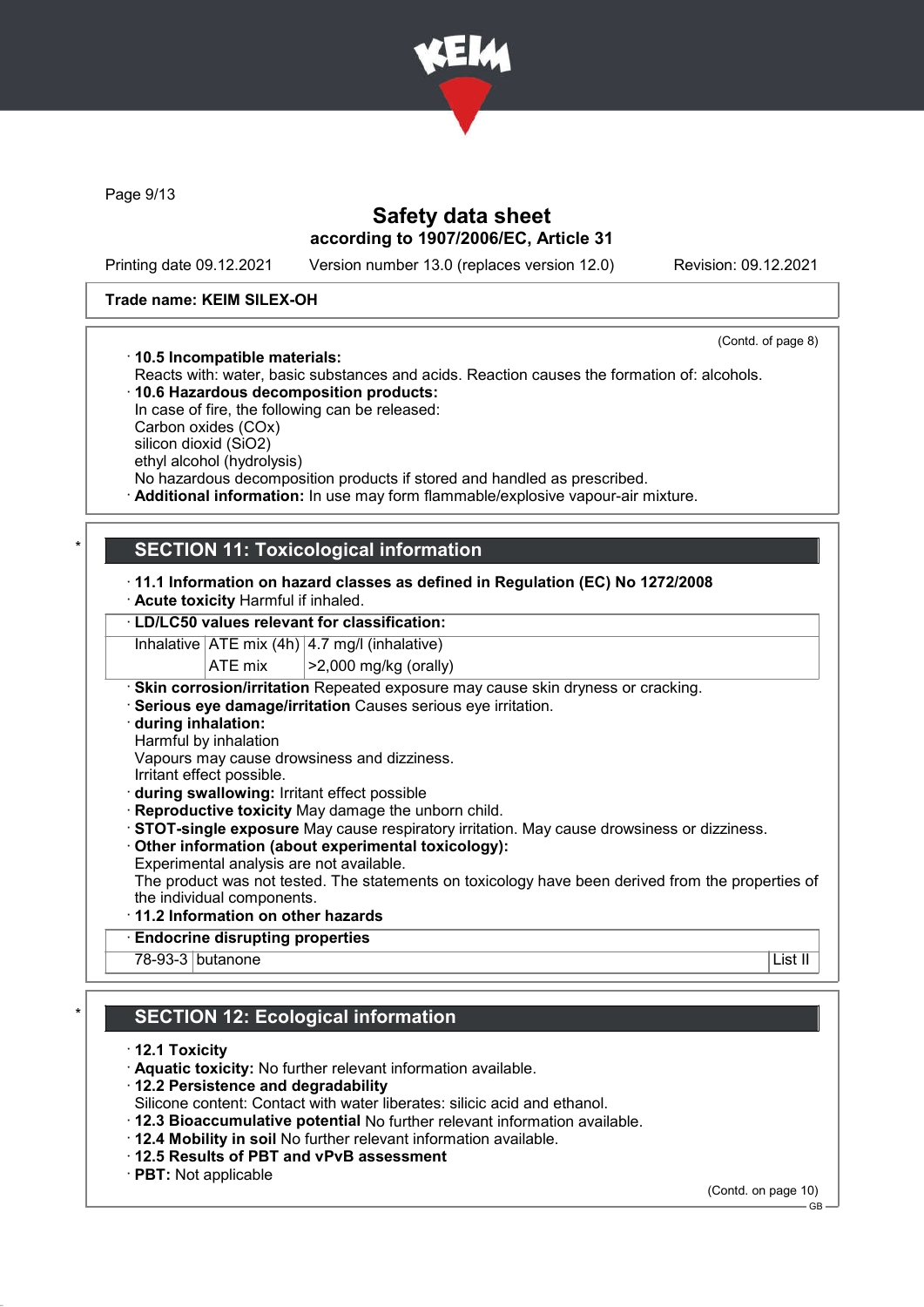

Page 10/13

# Safety data sheet according to 1907/2006/EC, Article 31

Printing date 09.12.2021 Version number 13.0 (replaces version 12.0) Revision: 09.12.2021

(Contd. of page 9)

## Trade name: KEIM SILEX-OH

- · vPvB: Not applicable
- · 12.6 Endocrine disrupting properties

For information on endocrine disrupting properties see section 11.

· 12.7 Other adverse effects

## · Other information:

In appropriate sewage treatment plants an extensively elimination off water due to biological degrading, mechanical separation and stripping.

· Additional ecological information:

## · AOX-indication:

Due to the substance of content which do not include organic jointed halogens, the product can not take influence on the AOX-load of the waste water.

· According to the formulation contains the following heavy metals and compounds from the EU guideline NO. 2006/11/EC:

According to our current data base the product does not consist of any heavy metals or substances of EU-directives 76/464/EWG.

## General notes:

The product may not be released into the environment without control.

At present there are no ecotoxicological assessments.

The statements on ecotoxicology have been derived from the properties of the individual components.

Water hazard class 1 (German Regulation) (Self-assessment): slightly hazardous for water

# SECTION 13: Disposal considerations

## · 13.1 Waste treatment methods

· Recommendation

Must not be disposed with household garbage. Do not allow product to reach sewage system. Disposal must be made according to official regulations.

## European waste catalogue

08 04 09\* waste adhesives and sealants containing organic solvents or other hazardous substances

## · Uncleaned packaging:

## · Recommendation:

Disposal must be made according to official regulations.

Packaging may be reused or recycled after cleaning.

- Packagings that may not be cleansed are to be disposed of in the same manner as the product.
- **Recommended cleansing agents:** Water, if necessary with cleansing agents.

# SECTION 14: Transport information

· 14.1 UN number or ID number ADR, IMDG, IATA UN1993

(Contd. on page 11)

GB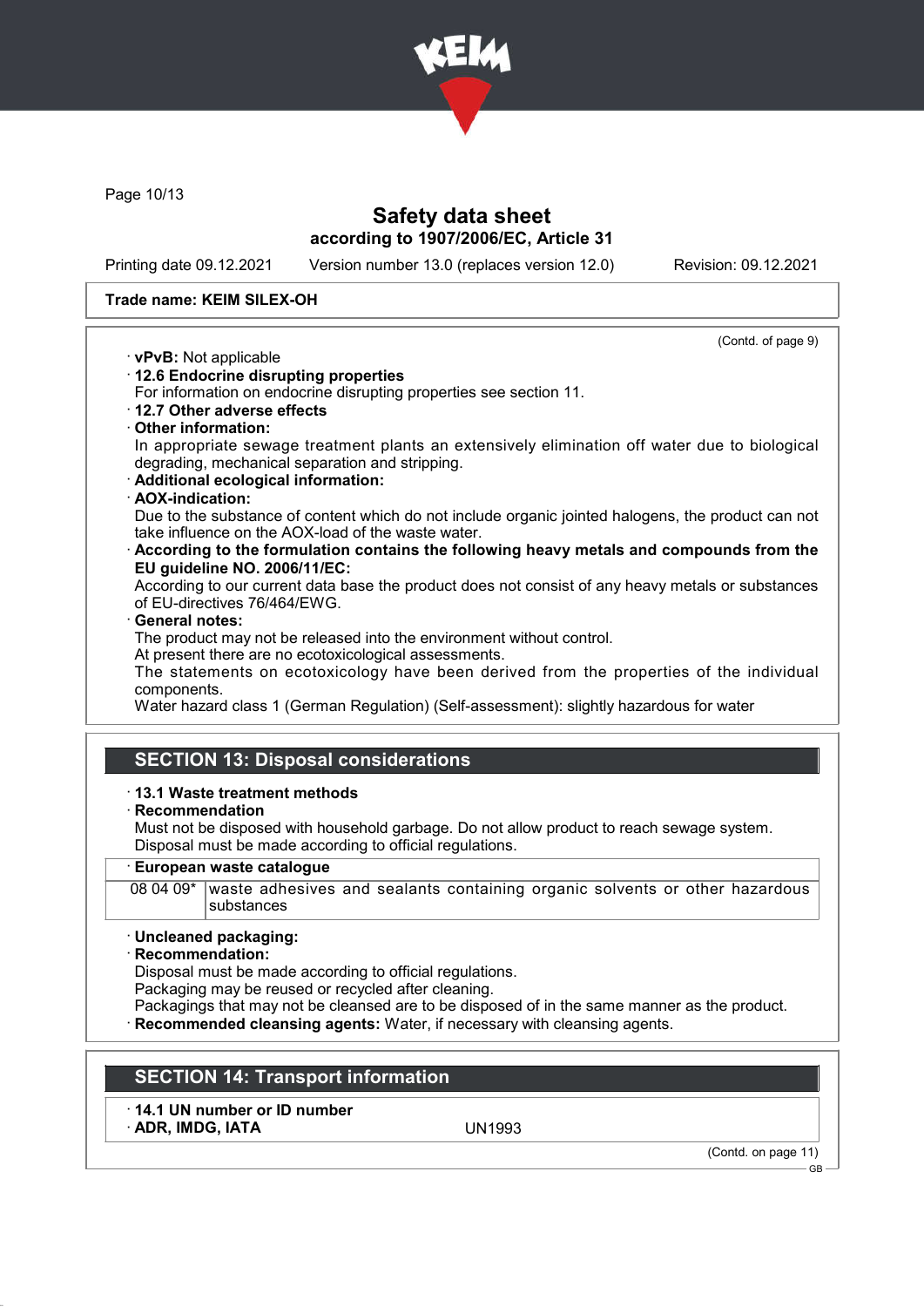

Page 11/13

# Safety data sheet according to 1907/2006/EC, Article 31

Printing date 09.12.2021 Version number 13.0 (replaces version 12.0) Revision: 09.12.2021

Trade name: KEIM SILEX-OH

|                                                                                                                                | (Contd. of page 10)                                                                                                                                   |
|--------------------------------------------------------------------------------------------------------------------------------|-------------------------------------------------------------------------------------------------------------------------------------------------------|
| · 14.2 UN proper shipping name<br>$\cdot$ ADR<br>· IMDG, IATA                                                                  | 1993 FLAMMABLE LIQUID, N.O.S. (Methyl ethyl<br>ketone, acetone), special provision 640D<br>FLAMMABLE LIQUID, N.O.S. (Methyl ethyl<br>ketone, acetone) |
| 14.3 Transport hazard class(es)                                                                                                |                                                                                                                                                       |
| · ADR, IMDG, IATA                                                                                                              |                                                                                                                                                       |
|                                                                                                                                |                                                                                                                                                       |
| · Class<br>· Label                                                                                                             | 3 Flammable liquids.<br>3                                                                                                                             |
| 14.4 Packing group<br>· ADR, IMDG, IATA                                                                                        | $\mathbf{II}$                                                                                                                                         |
| ⋅14.5 Environmental hazards:<br>· Marine pollutant:                                                                            | No                                                                                                                                                    |
| · 14.6 Special precautions for user<br>· Hazard identification number (Kemler code): 33<br>· EMS Number:<br>· Stowage Category | Warning: Flammable liquids.<br>$F-E, S-E$<br>В                                                                                                        |
| · 14.7 Maritime transport in bulk according to<br><b>IMO instruments</b>                                                       | Not applicable                                                                                                                                        |
| · Transport/Additional information:                                                                                            |                                                                                                                                                       |
| $\cdot$ ADR<br>· Limited quantities (LQ)<br>· Excepted quantities (EQ)                                                         | 1L<br>Code: E2<br>Maximum net quantity per inner packaging: 30 ml<br>Maximum net quantity per outer packaging: 500 ml                                 |
| · Transport category<br>· Tunnel restriction code                                                                              | 2<br>D/E                                                                                                                                              |
| ∙IMDG<br>· Limited quantities (LQ)<br><b>Excepted quantities (EQ)</b>                                                          | 1L<br>Code: E2<br>Maximum net quantity per inner packaging: 30 ml<br>Maximum net quantity per outer packaging: 500 ml                                 |
|                                                                                                                                | (Contd. on page 12)                                                                                                                                   |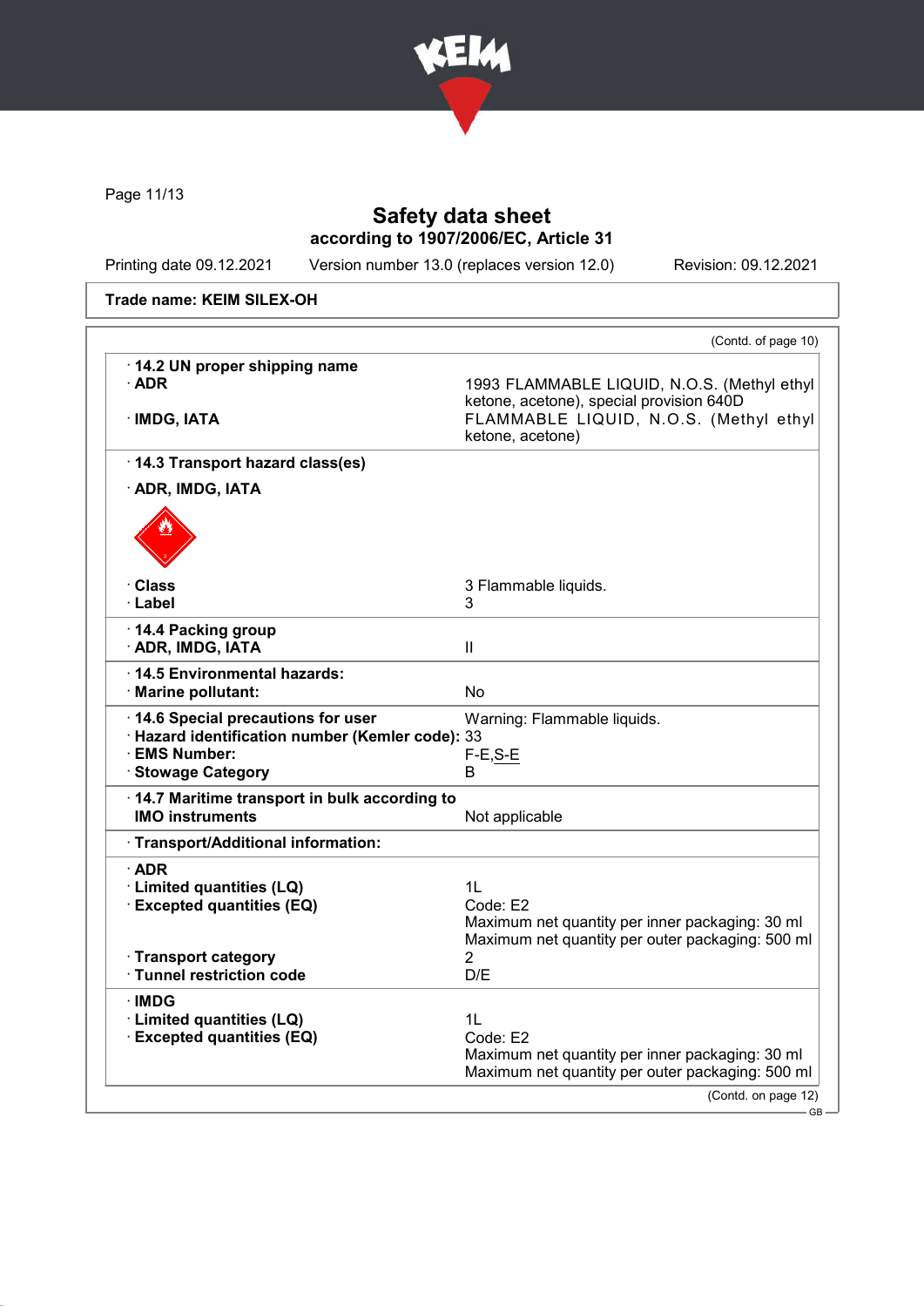

Page 12/13

# Safety data sheet according to 1907/2006/EC, Article 31

Printing date 09.12.2021 Version number 13.0 (replaces version 12.0) Revision: 09.12.2021

#### Trade name: KEIM SILEX-OH

(Contd. of page 11)

· UN "Model Regulation": UN 1993 FLAMMABLE LIQUID, N.O.S., SPECIAL PROVISION 640D (METHYL ETHYL KETONE, ACETONE), 3, II

# **SECTION 15: Regulatory information**

- · 15.1 Safety, health and environmental regulations/legislation specific for the substance or mixture
- · Labelling according to Regulation (EC) No 1272/2008

For information on labelling please refer to section 2 of this document.

- · Directive 2012/18/EU
- · Named dangerous substances ANNEX I None of the ingredients is listed.
- · Seveso category P5c FLAMMABLE LIQUIDS
- · Qualifying quantity (tonnes) for the application of lower-tier requirements 5,000 t
- · Qualifying quantity (tonnes) for the application of upper-tier requirements 50,000 t
- · National regulations:
- · Waterhazard class: Water hazard class 1 (Self-assessment): slightly hazardous for water.
- · Other regulations, limitations and prohibitive regulations

· Please note:

- TRGS 200 (Germany)
- TRGS 500 (Germany)
- TRGS 510 (Germany) TRGS 900 (Germany)

Substances of very high concern (SVHC) according to REACH, Article 57

- 3648-18-8 dioctyltin dilaurate
- · Product-Code/Giscode: ESI20
- · 15.2 Chemical safety assessment: A Chemical Safety Assessment has not been carried out.

# SECTION 16: Other information

This information is based on our present knowledge. However, this shall not constitute a guarantee for any specific product features and shall not establish a legally valid contractual relationship.

## **Relevant phrases**

- H225 Highly flammable liquid and vapour.
- H226 Flammable liquid and vapour.<br>H319 Causes serious eve irritation.
- H319 Causes serious eye irritation.<br>H332 Harmful if inhaled.
- Harmful if inhaled.
- H335 May cause respiratory irritation.<br>H336 May cause drowsiness or dizzin
- May cause drowsiness or dizziness.
- H360D May damage the unborn child.
- H372 Causes damage to organs through prolonged or repeated exposure.

EUH066 Repeated exposure may cause skin dryness or cracking.

(Contd. on page 13)